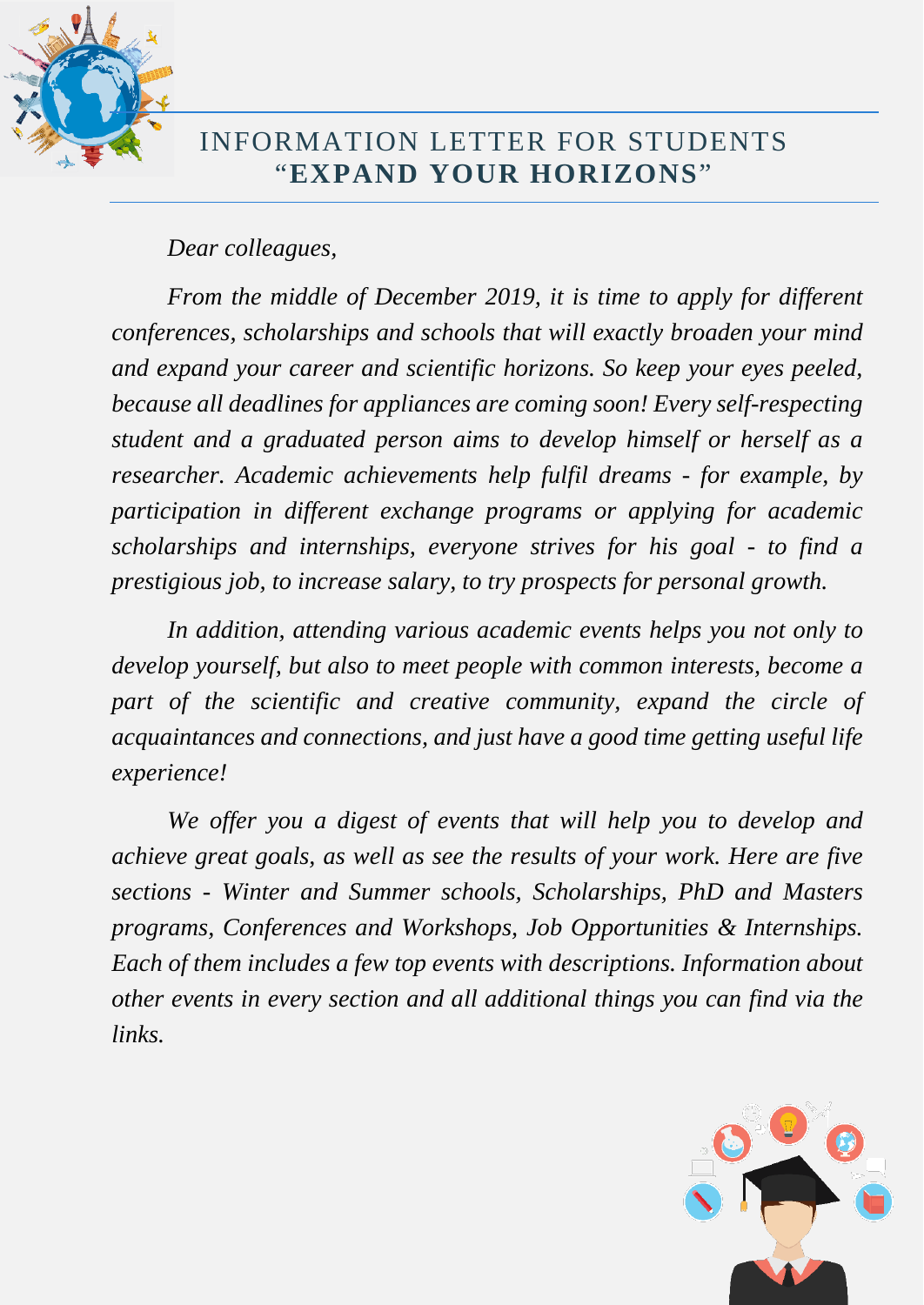## Winter and summer schools

1. [New 1st Barcelona RECSM Winter School 2020](https://www.upf.edu/web/survey/new-1st-recsm-winter-school-2020)

**Where:** Barcelona, Spain

**Dates:** February 26-28, 2020

**Deadline:** February 25, 2020

**Topics:** Computational Social Science; Machine Learning Approaches; Survey Analytics

**Tuition fee:** €350

Organized by the Research and Expertise Centre for Survey Methodology (RECSM), located at the Pompeu Fabra University, this year school offers the course "Introduction to Computational Social Science: Application of Machine Learning Approaches to Text and Survey Analytics". The practical exercises in class will be implemented in Python and R. The participants will train reading and managing different data formats, data wrangling and exploratory data analysis, as well as the application of machine learning algorithms.

2. [Venice School of Human Rights](https://www.gchumanrights.org/education/summer-shools-and-training-programmes/summer-school/venice-school-of-human-rights/school.html) **Where:** Venice, Italy **Dates:** March 28 - April 4, 2020 **Deadline:** February 24, 2020 **Topics:** Human Rights

**Tuition fee: €145, until January 27 - €1030** 

Courses will take place in Venice at the premises of the Global Campus of Human Rights over a period of 8 days. Internationally recognized experts and academics in the fields of human rights belonging to partner universities will lead the courses. School allows its participants to list these challenges, examine their reasons and possible solutions they can deploy. In addition, participants will benefit from an extremely rich cultural environment including visits to museums and galleries.

3. [Academy of Young Diplomats -](https://diplomats.pl/course/diplomatic-skills-masterclass/#1501785007434-25bc9018-034f) Diplomatic Skills Masterclass

**Where:** Warsaw, Poland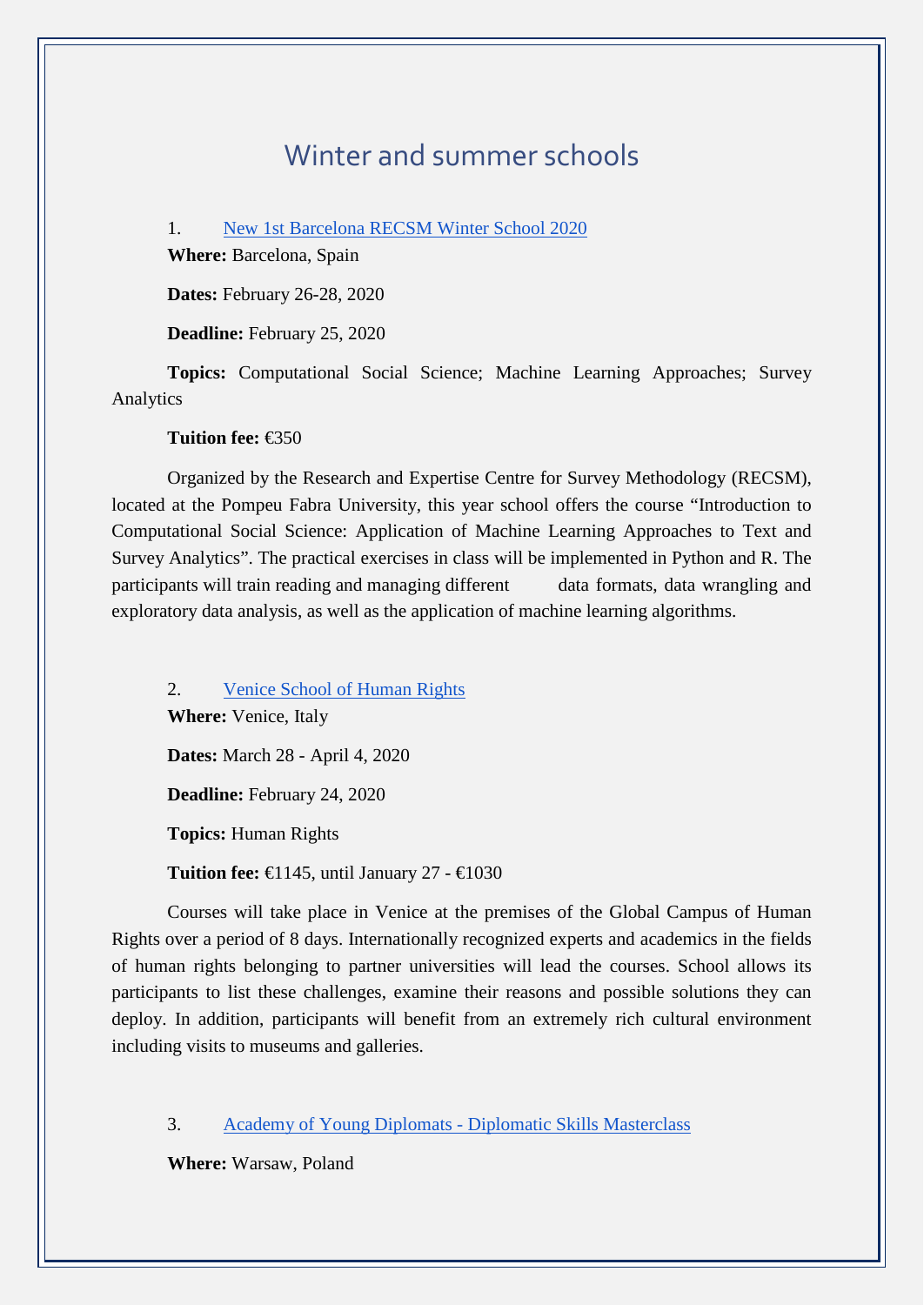**Dates:** April 20-24, 2020

**Deadline:** February 28, 2020

**Topics:** Public Speaking; Speech Writing; Diplomatic Protocol; Personal Branding; Etiquette; Cultural differences; Public Diplomacy; Leadership

#### **Tuition fee:** €460

Based on European Academy of Diplomacy, people of various professional background from different countries could meet each other in one place to learn from the best experts, share their own experience and enhance practical skills. Masterclass is tailored to prepare participants for the challenges of diplomacy, international business and working in multinational organizations in the 21st century. The diversity of backgrounds and nationalities ensures not only a perfect networking opportunity but also a multifaceted perspective on all the issues covered during the 5-days program.

4. [Gender Studies Summer School](https://genderstudies.lcir.co.uk/gender-studies-summer-school/)

**Where:** London, the UK

**Dates:** July 7-12, 2020

**Deadline:** June 30, 2020

**Topics:** Human Rights and (In)equality, Gender and Migration, Gender and Violence, Gender and Creativity, Gender and Beauty, Ecofeminism, Anti-feminism

#### **Tuition fee:** £460

The summer school is organized by the London Centre for Interdisciplinary Research and offers an opportunity to learn about gender across different disciplines – literature and culture, philosophy and sociology, media and communication, history and political science, religious studies and education. The course will allow you to deepen theoretical and methodological knowledge and critical thinking in gender studies. Participants will be encouraged to make a short presentation exploring a topic related to gender studies and participate in roundtable discussions.

5. [Fudan University International Summer Session 2020](https://iss.fudan.edu.cn/Why_FISS/About_FISS.htm) **Where:** Shanghai, China

**Dates:** July 4 - August 1, 2020 (depend on the chosen program)

**Deadline:** May 31, 2020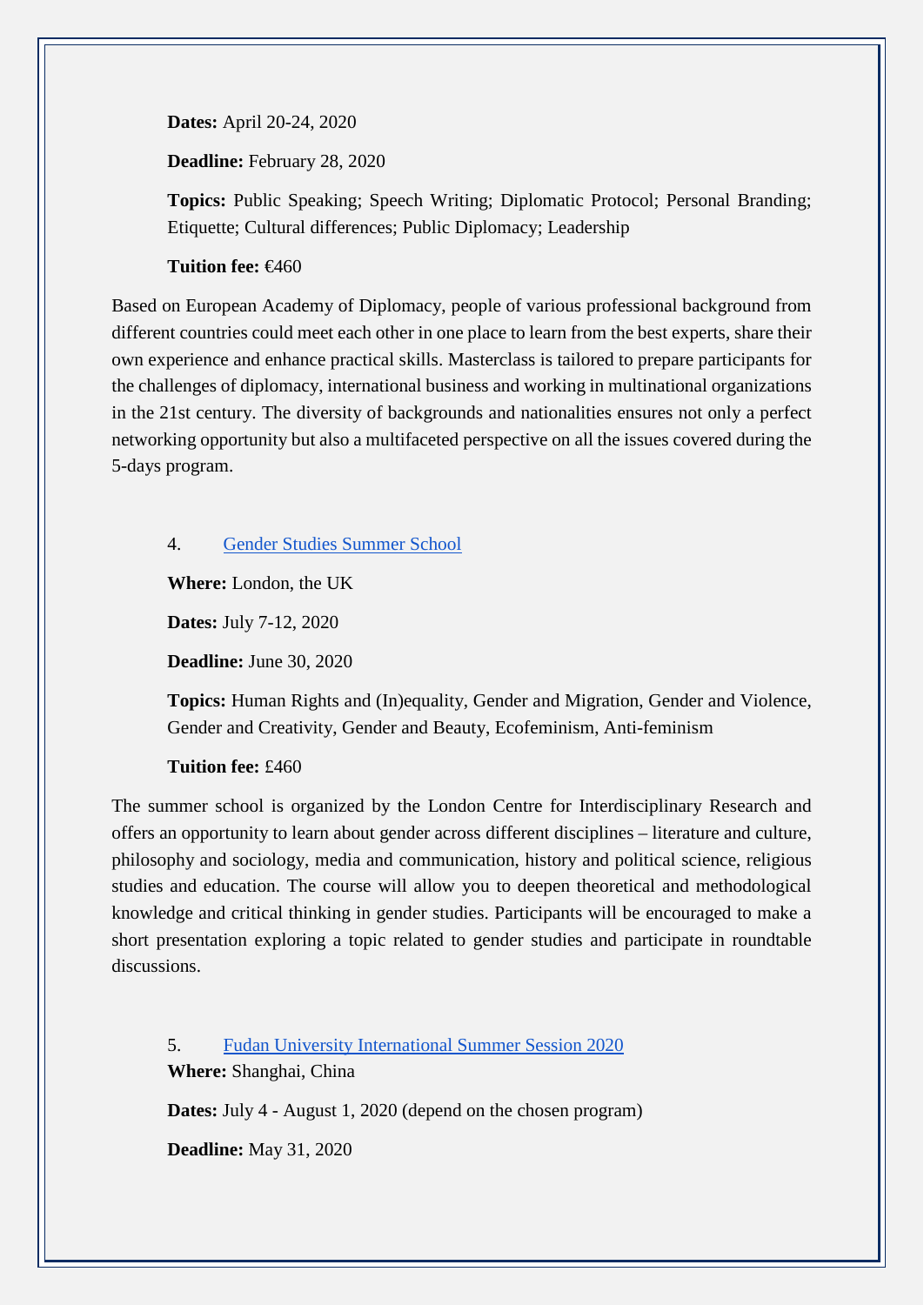**Topics:** [view here](https://iss.fudan.edu.cn/Courses___Credits/Content_Courses.htm) the whole list of courses

**Application fee:** ¥400

**Tuition fee:** ¥17.180

Fudan University provides a 4-week course study and cultural experience to students, who want to have the opportunity to know China, experience Shanghai and be part of the Fudan community. Educational process will be combined with Chinese students to achieve multicultural understanding. Summer School provides 30 content courses in History and Culture, Society and Politics, Business and Economy, Science and Technology, and Law. Moreover, every student will get an optional opportunity to have Chinese language courses of different levels.

# **Scholarships**

#### 1. [German Academic Exchange Service \(DAAD\) Scholarships](https://www.daad.de/en/study-and-research-in-germany/scholarships/)

**Where:** Germany

**Dates:** Depend on chosen study program [\(check the website\)](https://www2.daad.de/deutschland/studienangebote/studiengang/en/)

**Deadline:** December 15, 2019 (in general)

The DAAD is the world's largest funding organization for the international exchange of students and researchers. The DAAD's scholarship database contains numerous scholarship offers for study or teaching visits and research projects in Germany. The DAAD supports the internationalization of German universities, promotes German studies and the German language abroad, assists developing countries in establishing effective universities and advises decision makers on matters of cultural, education and development policy.

**Main requirements:** German, English, or German and English (depends on your chosen study program)

Important information for scholarship applicants [here.](https://www.daad.de/en/study-and-research-in-germany/scholarships/important-information-for-scholarship-applicants/)

#### 2. [Vice-Chancellor's Awards & Cambridge International Scholarships](https://www.cambridgetrust.org/scholarships/v-c-awards-and-cambridge-international-scholarships/)

**Where:** UK and EU, University of Cambridge

**Dates:** The scholarships are awarded early in the academic year. You will be informed in March 2020 if you have been successful in gaining a scholarship.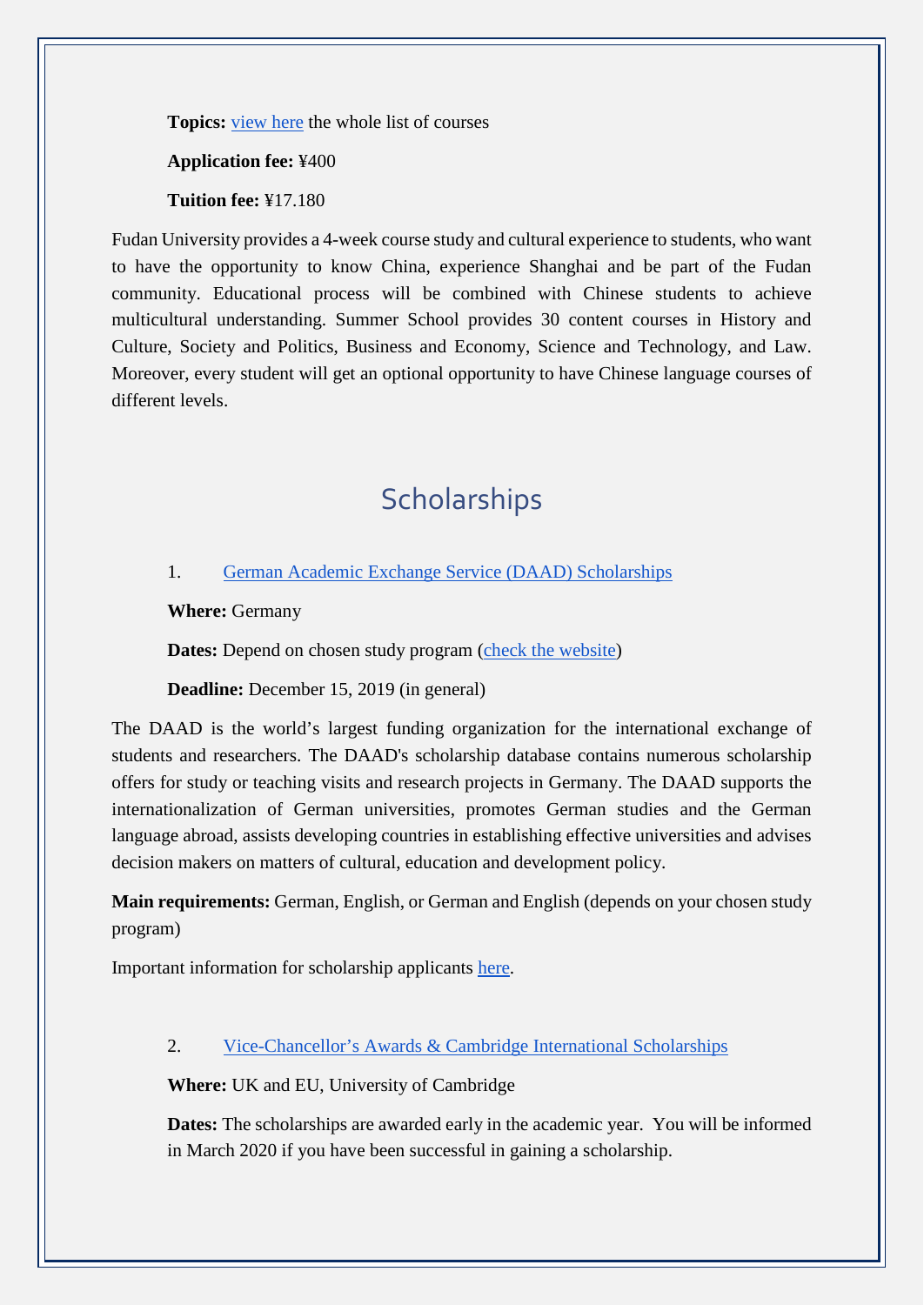#### **Deadline:** January 7, 2020

The Cambridge Trust is pleased to offer the Vice-Chancellor's Awards and the Cambridge International Scholarships for those undertaking PhD studies. The aim of the Vice-Chancellor's Awards and Cambridge International Scholarships is to ensure that the 250 highest ranked students, irrespective of nationality, receive full financial support to undertake research leading to a PhD. The Scholarships pay the University Composition Fee and a maintenance allowance sufficient for a single person.

**Main requirements:** academic qualifications, references and research potential. The financial situation of applicants does not affect the selection of scholarship winners.

Those who are interested should apply [here.](https://www.graduate.study.cam.ac.uk/application-process/application-deadlines)

#### 3. [Hans Koschnick Scholarship for \(archival\) research visits at the Research](https://www.forschungsstelle.uni-bremen.de/en/4/20181119160121/Hans_Koschnick_Scholarship.html?fbclid=IwAR2xxcN5CVQ7yx2AvmnalLDLX9Pyl4gf3-owHlzUlhzBuBoCTOzOWbj74Ds)  [Centre for East European Studies](https://www.forschungsstelle.uni-bremen.de/en/4/20181119160121/Hans_Koschnick_Scholarship.html?fbclid=IwAR2xxcN5CVQ7yx2AvmnalLDLX9Pyl4gf3-owHlzUlhzBuBoCTOzOWbj74Ds)

**Where:** Germany

**Dates:** January 31, 2020

**Deadline:** January 15, 2020

The scholarships serve to conduct individual research in the archive at FSO and/or with the aid of research databases of FSO's Department of Politics and Economics. Also scholarship holders are obligated to support our archive through sorting those materials, they are working with, and to provide descriptions.

**Main requirements:** for master students, postgraduates, PhD students, junior and senior researchers.

Those who are interested should apply [here.](https://www.forschungsstelle.uni-bremen.de/UserFiles/file/09-Archiv-Bibliothek/Stipendien/2020_Hans_Koschnick_Stipendium/FSO_Bewerbungsformular_Stipendien_en.pdf) Please fill in the Application Form in English, German or Russian, and send it as a .pdf-file to the friends of the Research Centre for East European Studies, [fsov@uni-bremen.de.](mailto:fsov@uni-bremen.de)

#### 4. [Chancellor's International Scholarship at the University of Warwick](https://warwick.ac.uk/services/dc/schols_fund/scholarships_and_funding/chancellors_int)

**Where:** Warwick, the UK

**Dates:** Results will be communicated through email by March 13, 2020.

#### **Deadline:** January 16, 2020

For 2020/21 entry there will be 30 Chancellor's International Scholarships available to be awarded to the most outstanding international PhD applicants. Awards made for entry in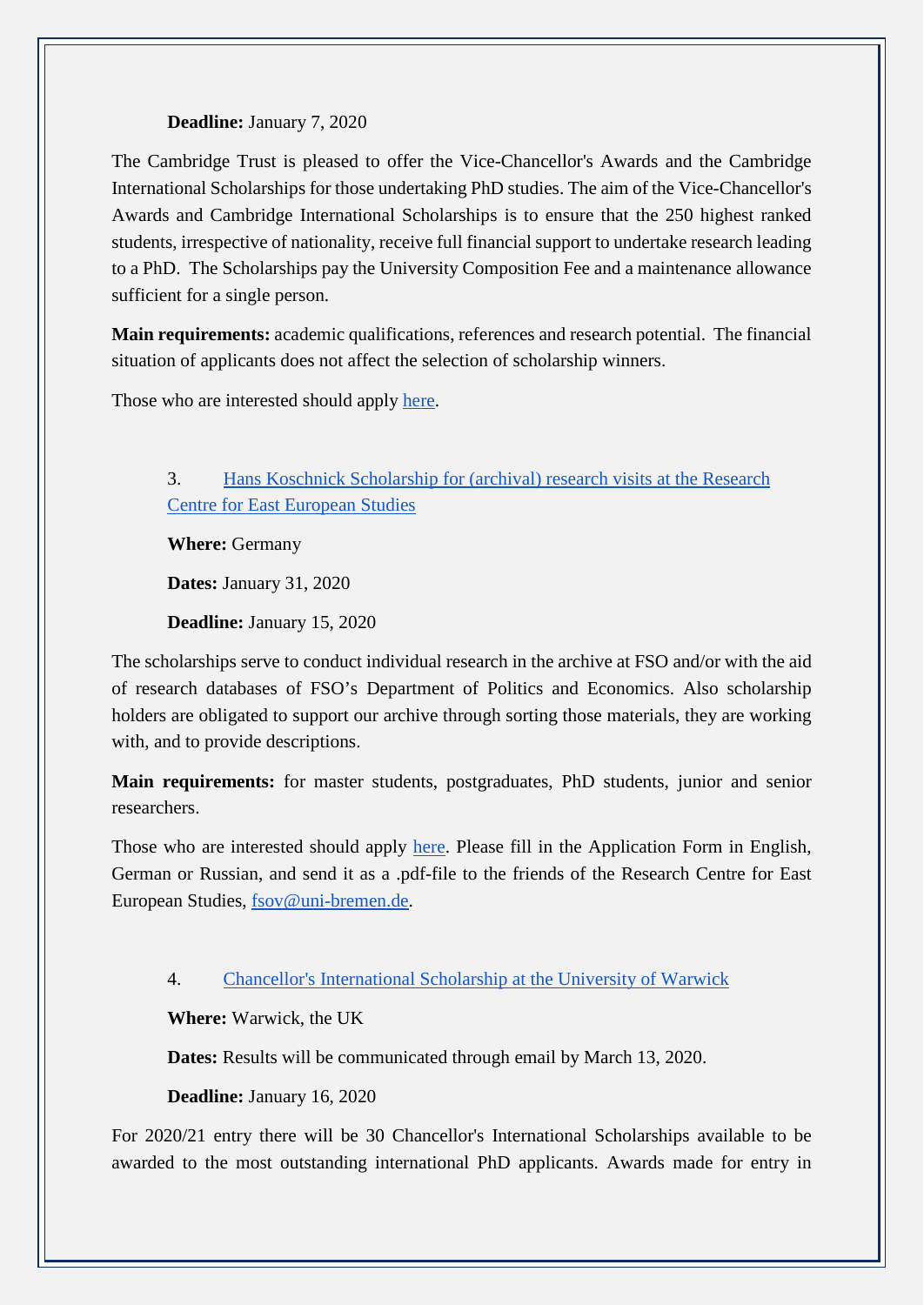Autumn 2020 will include the full payment of overseas tuition fees (worth up to £24,010) and a maintenance stipend in line with UKRI rates (provisional £15,239 for full time award holders in 2020/21).

**Main requirements:** must also be applying for a PhD at the University of Warwick to begin in October 2020; view all requirements [here;](https://warwick.ac.uk/services/dc/schols_fund/scholarships_and_funding/chancellors_int/hp-contents/cis_guidance_notes_v1.pdf) all supporting documents (references and transcripts) must be uploaded by Thursday 23rd January 2020 at the latest.

Those who are interested should apply [here.](https://scholarships.warwick.ac.uk/apply/scholarship/b7df8ff7-a244-468c-b040-af0f4a0075c0)

#### 5. [Scholarship for International Students, PKU](http://www.isd.pku.edu.cn/HOME/SCHOLARSHIP/General_Information.htm)

#### **Where:** China, Peking University

**Dates:** from November, 2019 till April, 2020 (varied for different countries and depends on the type of scholarship)

#### **Deadline:** view [here](http://www.isd.pku.edu.cn/HOME/SCHOLARSHIP/Information_about_Scholarship/Application_information.htm)

International students of Peking University may apply for Chinese Government Scholarship (CGS), Beijing Government Scholarship (BGS), or Peking University Scholarship (PKUS). International students from Confucius Institutes also can apply for Confucius Institute Scholarship (CIS).The scholarships are categorized into full scholarships and partial scholarships.

**Main requirements:** scholarships are awarded to excellent international students for degree studies at Peking University, view [here](http://www.isd.pku.edu.cn/HOME/SCHOLARSHIP/Information_about_Scholarship/Application_information.htm) the additional information about each scholarship type

Those who are interested should apply [here.](http://www.isd.pku.edu.cn/HOME/SCHOLARSHIP/Forms_of_Scholarship.htm)

# Master Programs & PhDs

1. PhD "The Dynamics of Demography, Democratic Processes and Public [Policy" in University of Humboldt in Berlin](https://www.sowi.hu-berlin.de/en/dynamics/files/dynamics_cfa-1_2020.pdf) and Herie School **Where:** Berlin, Germany **Deadline:** January 7, 2020 **Scholarship:** €2500 p/month

This is a three-year PhD program for those who are interested in Social and Political Science and already has a high level of quantitative methods training. You will have a chance to work with leading experts in the field of Demography and Public policy studies.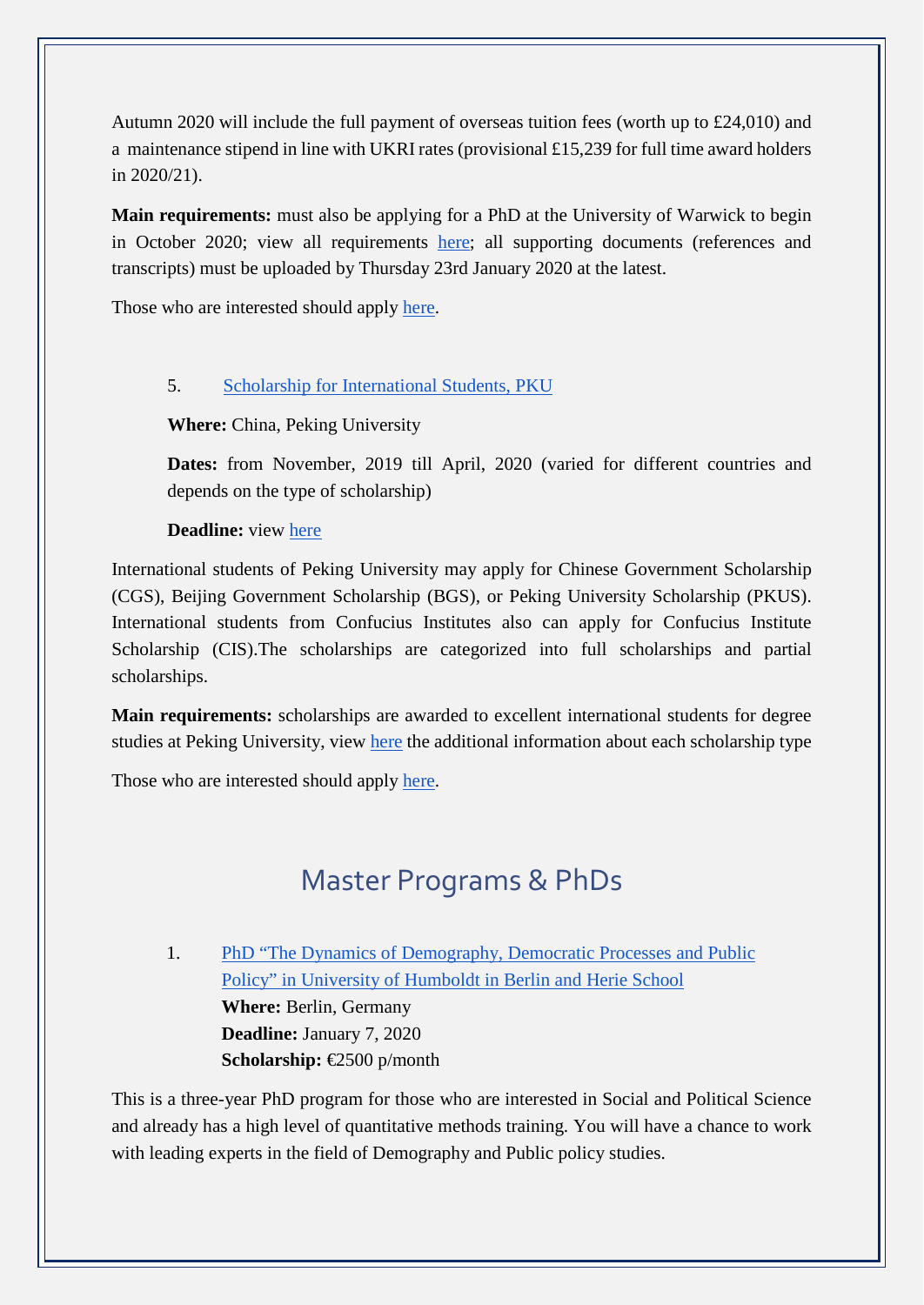**Main requirements:** Students from the fields of Political Science, Sociology, Demography, Public Policy or other related Social Sciences who already have a high level of quantitative methods training. Candidates must hold a Master's degree (or equivalent) in one of the aforementioned subjects till 31st of August 2020. Proof of English proficiency (TOEFL - 250 (computer-based)/ 600 (paper-based)/ 100 (internet-based)).

Those who are interested could follow the step-by-step guidance [here.](https://www.sowi.hu-berlin.de/en/dynamics/application_2020)

2. [Erasmus Mundus Master of Arts Euroculture: Society, Politics and Culture in](https://www.euroculturemaster.eu/news/2020-intake-apply-from-1-october)  [the global context](https://www.euroculturemaster.eu/news/2020-intake-apply-from-1-october) **Where:** [all partner Universities](https://www.euroculturemaster.eu/network-2/eu-partner-universities)  **Deadline:** January 10, 2020 (for scholarship) **Scholarship:** €1000 p/month additionally

Erasmus + suggested a Master program for people who wanted to expand their knowledge in studying European area not only from political and economic perspective, but also in terms of societal changes and values. There is a two-year program in two different universities which helped the applicant not only understand how this area works from different perspectives but also travel around in Europe!

**Main requirements:** Bachelor degree (or equivalent) in a discipline of relevance to Euroculture; proof of English proficiency (IELTS: 6,5 overall - Master). Scholarship applicants must hold a higher education degree by 9 January 2020 to start the program in 2020.

**Tuition Fee:** €18.000 for the entire program (Non-EU passport holders); from €5.900 for the entire program (EU passport holders).

Those who are interested should apply [here.](https://www.euroculturemaster.eu/online-application-system)

3. [International Master, Central and East European, Russian and Eurasian](http://ceeres-erasmusmundus.eu/)  [Studies](http://ceeres-erasmusmundus.eu/) **Where:** list of the partner Universities can be found via link in description (Europe, Russia, Estonia) **Deadline:** January 31, 2020 (for scholarship) **Scholarship:** €1000 p/month additionally

The two-year Multiple Degree Program is looking for students who are interested in understanding the history of communist space, why it collapsed and the process of economic and political transformation across the post-Communist space. During the program, students will be able to study in different universities, which can help to expand the horizons and choose the specific path in the future thesis. At the end you will be awarded three degrees from partner Universities.

**Main requirements:** proof of English proficiency (ex. IELTS (overall) 6.5).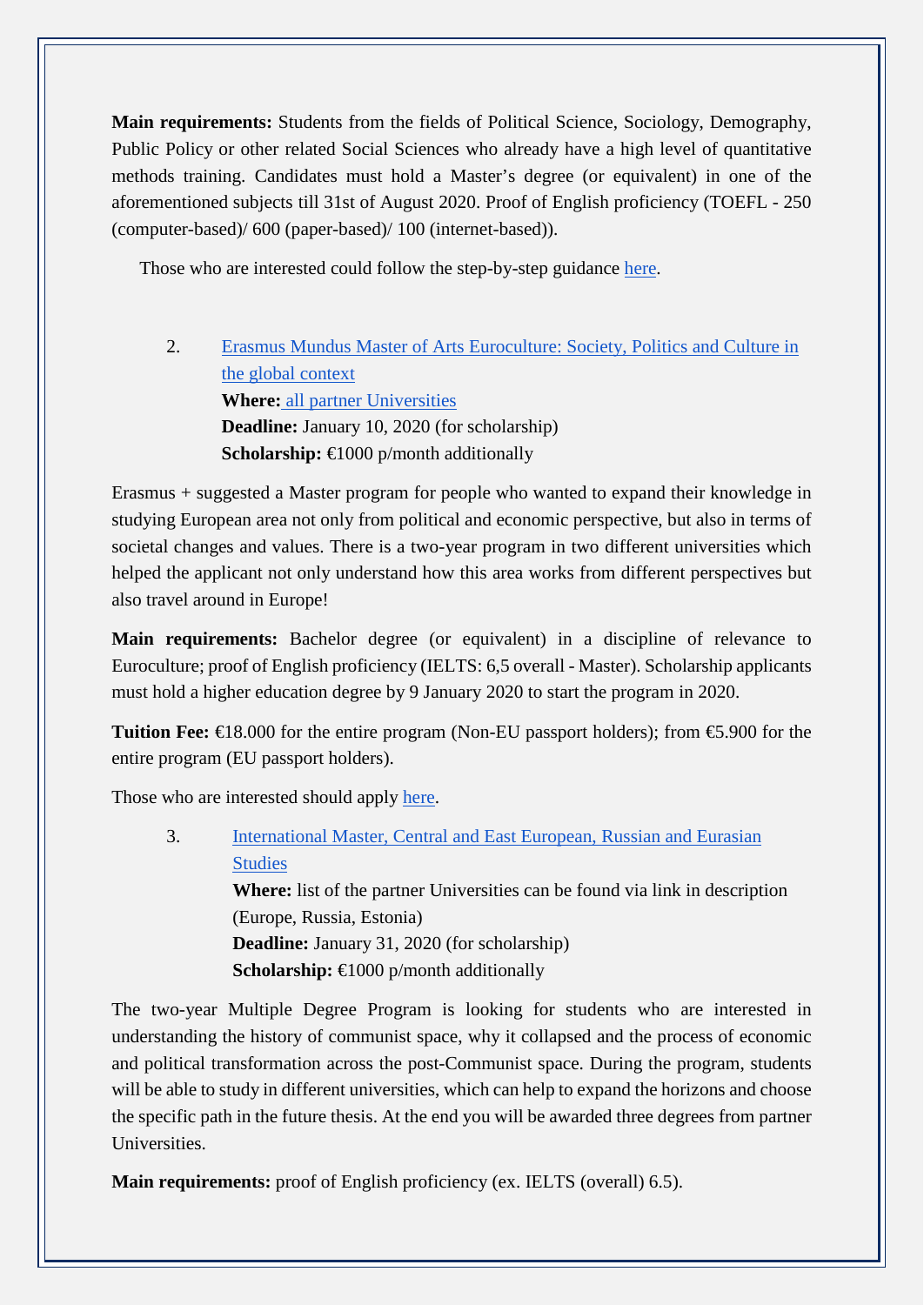**Tuition Fee:** £12,250 per annum for non-European students, £5,900 per annum for European students

Those who are interested could follow the step-by-step guidance [here.](http://ceeres-erasmusmundus.eu/how-to-apply/step-by-step-application-guide/)

4. [LSE PhD Studentships](http://www.lse.ac.uk/study-at-lse/Graduate/fees-and-funding/PhD-Studentships) **Where:** London, the UK **Deadline:** January 10, 2020 (except program in Economics) **Scholarship:** £17.000 - 18.000 per annum

London School of Economics offers a scholarship to new PhD students, who want to write a research in the desirable field of study and to build his career in the research area. The studentships include a requirement that scholars contribute to their department as part of their research training, in the form of teaching or other work, usually from year two onwards.

**Main requirements:** proof of English proficiency (ex. IELTS: 7.0 overall), outstanding academic merit

**Tuition fee:** it depends on the program + application assessment fee is £75.

Those who are interested could find more preferable program [here.](http://www.lse.ac.uk/Programmes/Search-Courses?groupType=graduate)

5. [Central European University is calling for Master & PhD Fellows](https://www.ceu.edu/admissions/graduate) **Where:** Hungary, the USA, Austria **Deadline:** January 30, 2020 (for scholarship) Financial Aid: could be found [here.](https://www.ceu.edu/financialaid)

Central European University is calling for applicants for programs in different study fields. You can choose the most preferable topic. Since the program is international, its students will have an opportunity to experience their study in different universities and expand their horizons. Moreover, the scholarship is available. **Main requirements:** proof of English proficiency (IELTS: 6,5 overall - Master; 7.0 - Doctoral), GRE/GMAT for Economic programs. All the requirements could be found [here.](https://www.ceu.edu/node/13737)

Those who are interested should apply [here.](https://www.ceu.edu/apply)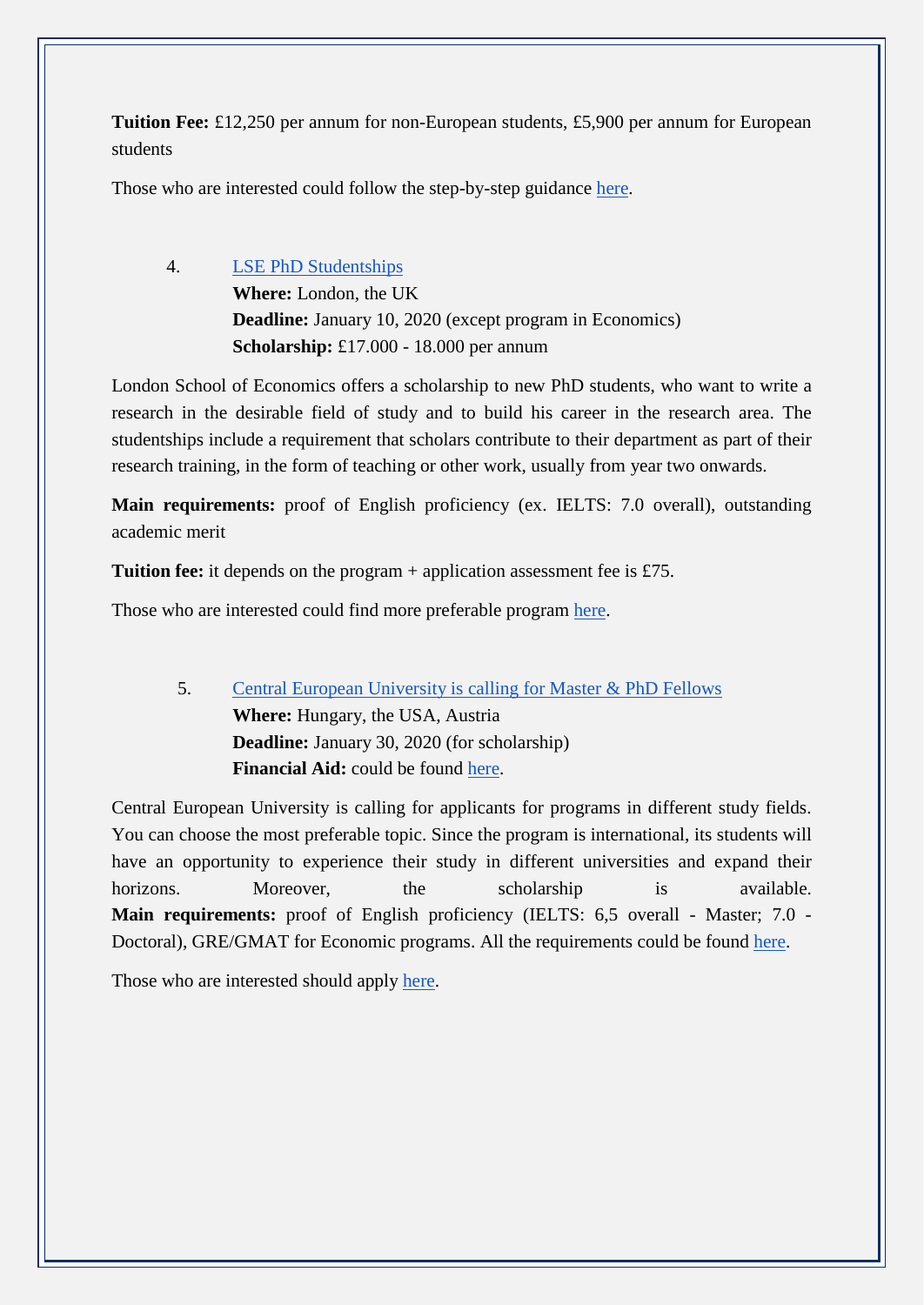## Internships & Job Opportunities

#### 1. [Internship at Centre for East European and International Studies \(ZOiS\)](https://en.zois-berlin.de/about-us/vacancies/internship/)

**Where:** Berlin, Germany **Duration:** three months **Deadline:** February 1st/ August 1st, 2020 **Salary:** €300 p/month

Centre for East European and International Studies is looking for Interns. You will have an opportunity to work on research projects as well as the possibility to contribute to the communications department. As an intern, you should assist the research projects and support the ZOiS publications with online editing and organization of events.

**Main requirements:** Microsoft Office skills, very good knowledge of German and English are necessary (+ knowledge of Russian or another East European language is desirable).

Those who are interested should send Letter of Motivation, CV, relevant internship certificate (if applicable) in one PDF to [this e-mail.](mailto:bewerbung@zois-berlin.de) You should put the job reference number INT-03040910 in the subject line of your email message.

2. [Internship at German Institute for International and Security affairs](https://www.swp-berlin.org/en/about-swp/jobs-internships/internships/) **Where:** Berlin, Germany **Duration:** three months **Deadline:** December 31st/ March 31st **Salary:** €300 p/month

Call for Interns! This program focuses on young researchers who want to elaborate their projects in related scientific fields: political science, social sciences (economics, law, administration, regional studies, ethnology, or journalism). You will have to produce documentation and reports for research division, conferences and meetings, help with organizing events and other general administrative tasks.

**Main requirements:** Very good knowledge of English (written and spoken), good end-user IT skills (Word, Excel, web browsers).

Those who are interested you can find the list of the documents, application form and step-bystep guidance at the bottom of this [page.](https://www.swp-berlin.org/en/about-swp/jobs-internships/internships/)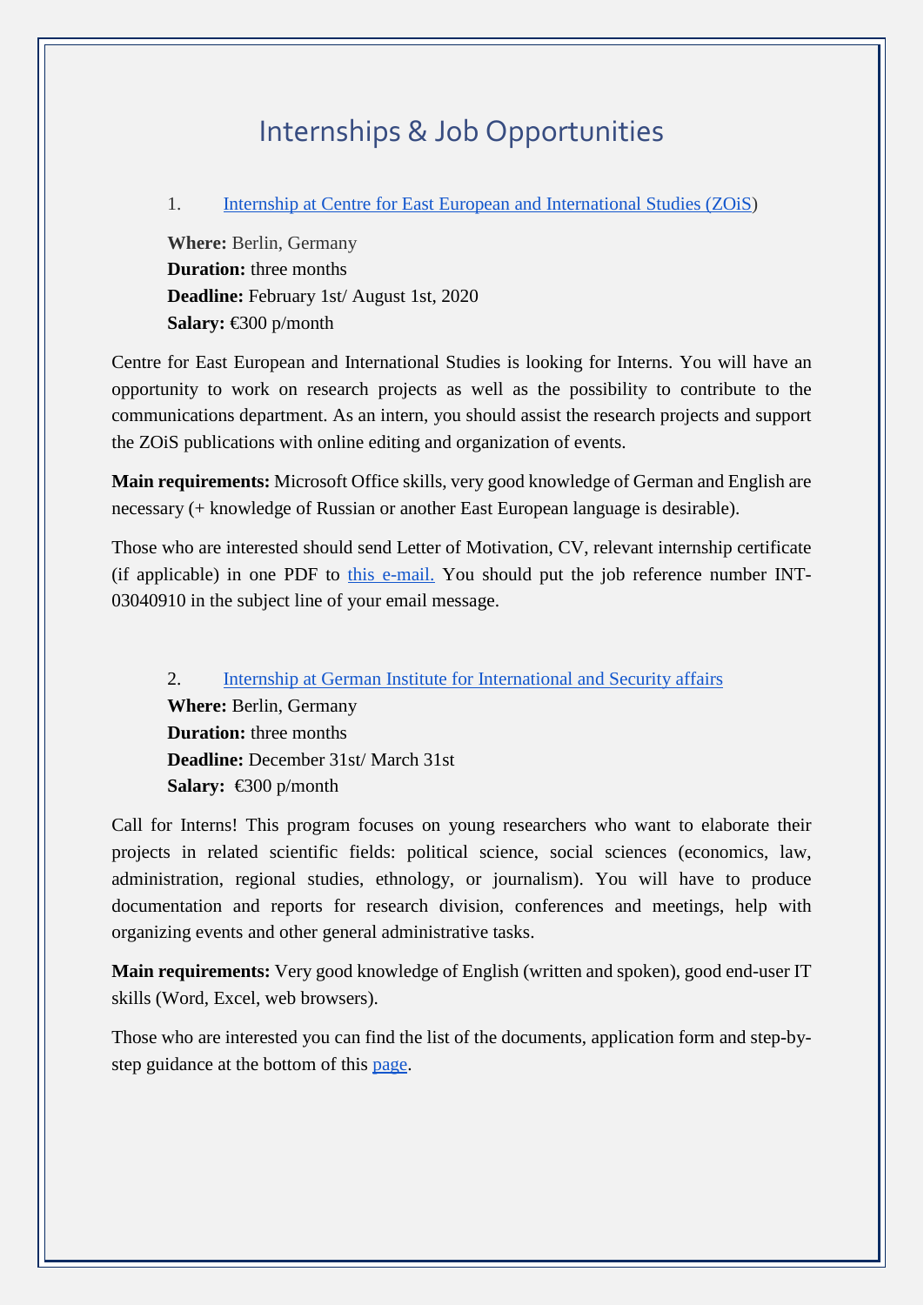#### 3. [Internship at European University Institute \(School of Transnational](https://stg.eui.eu/Fellowship)  [Governance\)](https://stg.eui.eu/Fellowship)

**Where:** Florence, Italy **Duration:** 5 (1st/2d semester) or 10 months (start in September) **Deadline:** January 22, 2020€2500 p/month **Salary:** €2500 p/month

The Policy Leader Fellowship at the School of Transnational Governance provides a unique opportunity for policy professionals from around the world for further develop their policy work and professional skills. During your stay, you will be able to participate in workshops, training and skills development sessions, conferences and other events, in addition to interacting with the other fellows, policy makers and the academic community at the EUI.

**Main requirements:** proof of English proficiency (C1 level).

Those who are interested should apply [here.](https://www.eui.eu/ServicesAndAdmin/AcademicService/Fellowships/Policy-Leader-Fellowships/HowToApply)

## Conferences & Workshops

### 1. [Conference on Networks in the Global World at the St. Petersburg State](http://ngw.spbu.ru/programme)  [University](http://ngw.spbu.ru/programme)

**Where:** Saint Petersburg, Russia **Working language:** English **Dates:** 7-9 July 2020 **Deadline:** January 13, 2020 **Tuition Fee:** €30

A conference on social network analysis is going to be held in St. Petersburg State University. The focus of the conference is methods of analysis, Networks and their use in different spheres such as Politics, Science, Education, Urban studies and many others. Moreover, selected authors are planned for publication by the end of 2020 in ['Lecture Notes in Networks and](https://www.springer.com/series/15179)  [Systems'](https://www.springer.com/series/15179) indexed in Scopus.

**Main requirements:** submission of the abstract

**Financial Aid:** Cover accommodation for students who submitted the best abstracts

Those who are interested should fill the application form [here.](http://ngw.spbu.ru/submission)